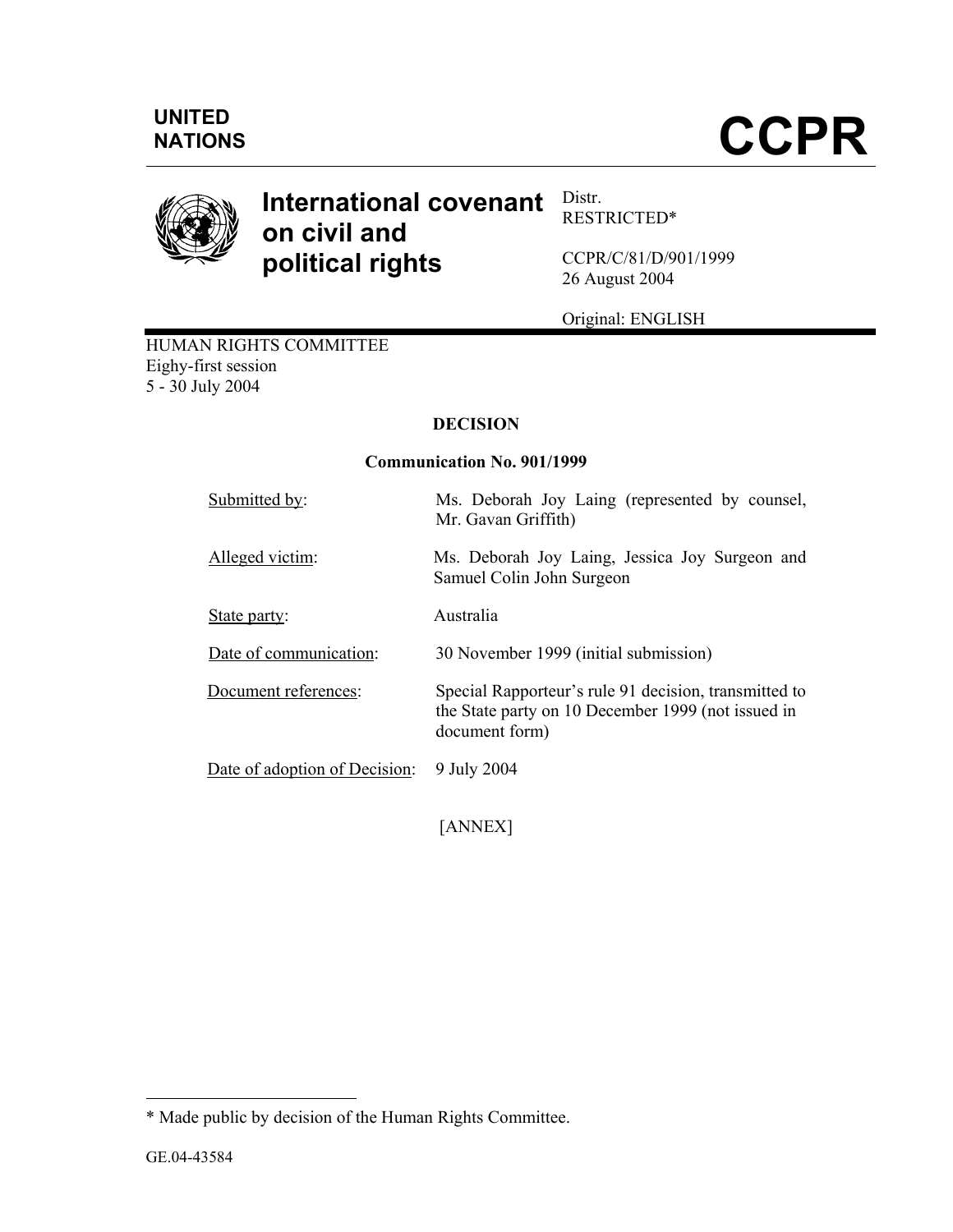## **ANNEX**

## DECISION OF THE HUMAN RIGHTS COMMITTEE UNDER THE OPTIONAL PROTOCOL TO THE INTERNATIONAL COVENANT ON CIVIL AND POLITICAL RIGHTS

## Eighty-first session

### concerning

#### **Communication No. 901/1999\*\***

| Submitted by:          | Ms. Deborah Joy Laing (represented by counsel,<br>Mr. Gavan Griffith)       |
|------------------------|-----------------------------------------------------------------------------|
| Alleged victims:       | Ms. Deborah Joy Laing, Jessica Joy Surgeon and<br>Samuel Colin John Surgeon |
| State party:           | Australia                                                                   |
| Date of communication: | 30 November 1999 (initial submission)                                       |

 The Human Rights Committee, established under article 28 of the International Covenant on Civil and Political Rights,

Meeting on 9 July 2004,

Adopts the following:

-

## **DECISION ON ADMISSIBILITY**

1. The author of the communication dated 30 November 1999, is Ms. Deborah Joy Laing (Ms. Laing). She submits the communication on behalf of herself and her two children Jessica Joy Surgeon and Samuel Surgeon. She claims that she is victim of violations by Australia<sup>1</sup> of articles 2, paragraph 3, 7, 14, paragraph 1, 17, 23, paragraph 1, and 26 of the International Covenant on Civil and Political Rights (the Covenant); that Jessica is victim of violations of articles 2, paragraph 3, 7, 12, paragraphs 1 and 4, 14, paragraph 1, 17, 23, paragraph 1, and 24, paragraph 1; and that Samuel is victim of violations of articles 2,

<sup>\*\*</sup> The following members of the Committee participated in the examination of the present communication: Mr. Prafullachandra Natwarlal Bhagwati, Mr. Alfredo Castillero Hoyos, Ms. Christine Chanet, Mr. Franco Depasquale, Mr. Maurice Glèlè Ahanhanzo, Mr. Walter Kälin, Mr. Ahmed Tawfik Khalil, Mr. Rajsoomer Lallah, Mr. Rafael Rivas Posada, Sir Nigel Rodley, Mr. Martin Scheinin, Mr. Ivan Shearer, Mr. Hipólito Solari Yrigoyen, Ms. Ruth Wedgwood and Mr. Roman Wieruszewski.

The text of two individual opinions signed jointly by Mr. Prafullachandra Natwarlal Bhagwati and Mr. Walter Kälin and separately by Mr. Martin Scheinin is appended to the present document.

<sup>1</sup> The Optional Protocol entered into force for Australia on 25 September 1991.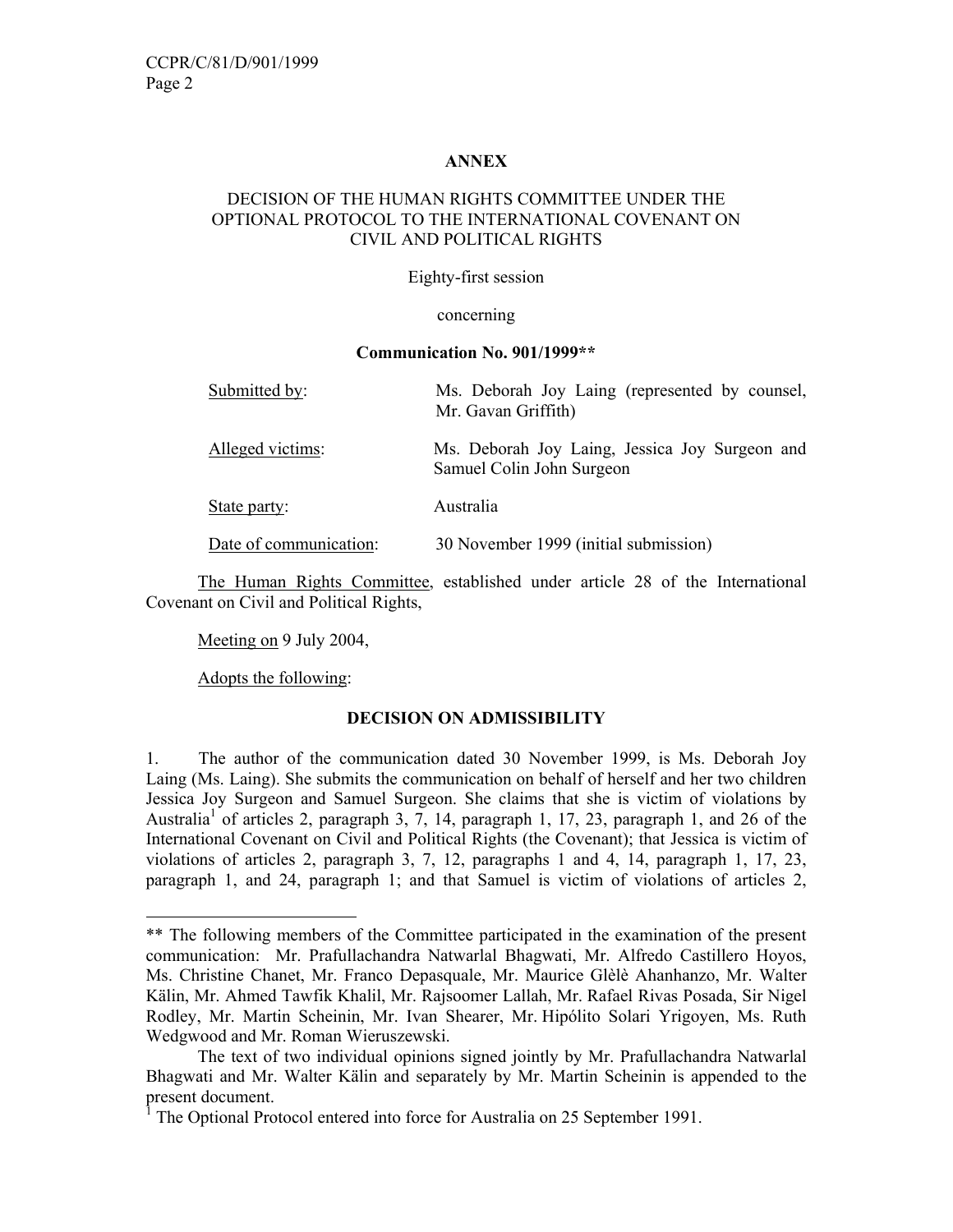paragraph 3, 7, 17, paragraph 1, 23, paragraph 1, and 24, paragraph 1 of the Covenant. They are represented by counsel.

1.2 On 10 December 1999, the Special Rapporteur on New Communications rejected the author's request for interim measures.

## **The facts as submitted**

2.1 Ms. Laing married Lance Lynn Surgeon on 30 March 1991. Jessica was born on 9 November 1993, in the United States; she holds both Australian and American citizenship. The marriage disintegrated, and on 12 March 1994, Ms. Laing and Jessica, with Mr. Surgeon's consent, travelled to Australia where they remained until November 1994. They returned to the US upon request from Mr. Surgeon, who had suffered a heart attack in the meanwhile.

2.2 On 12 January 1995, Ms. Laing and Jessica left the matrimonial home in the US for Australia without the knowledge of Mr. Surgeon. On 17 January 1995, he filed an action for divorce in Georgia Superior court. On 27 February 1995, the Court ordered Jessica's return to the State of Georgia, US. In April and May 1995, the Georgia Superior Court heard a Rule Nisi application of Mr. Surgeon *ex parte*, without Ms. Laing's attendance, and ordered the dissolution of the marriage. It awarded the father "sole permanent custody" of Jessica, with no visitation rights for Ms. Laing until further order by a court of competent jurisdiction.

2.3 On 5 June 1995, Mr. Surgeon filed an application under the Hague Convention on the Civil Aspects of Child Abduction (the Hague Convention) to the US Central Authority. That application was communicated to the Australian Central Authority, which initiated proceedings in the Family Court on 28 June 1995, seeking an order that Mr. Surgeon be permitted to remove Jessica from Australia to the US. The Central Authority's application was listed for hearing on 5 September 1995, but the hearing dates were vacated and proceedings adjourned. On 22 September 1995, Ms. Laing's and Mr. Surgeon's son Samuel was born in Australia.

2.4 The application was heard before Justice O'Ryan in the Family Court of Australia on 2 and 5 February 1996. On 20 February 1996, he ordered that Jessica be returned to her father in the US. Ms. Laing appealed to the Full Court of the Family Court, requesting that new evidence be heard. The appeal was heard on 3 and 4 July 1996. The Full Court refused to receive the new evidence, and dismissed the appeal on 10 October 1996.

2.5 Following the dismissal of the appeal, Ms. Laing went into hiding with her two children. They were located on 9 January 1998 and detained.

2.6 On 9 April 1998, Ms. Laing lodged an application for leave to appeal to the High Court of Australia. The High Court refused the application on 7 August 1998 as Ms. Laing had not appealed within the statutory time-limit.

2.7 Ms. Laing then returned to the Full Court of the Family Court, and requested a reopening of the case. The Full Court of the Family Court reconstituted as a bench of five, heard the application to re-open the case on 27 and 28 August and 14 September, and dismissed the application on 9 February 1999, by a 3-2 majority.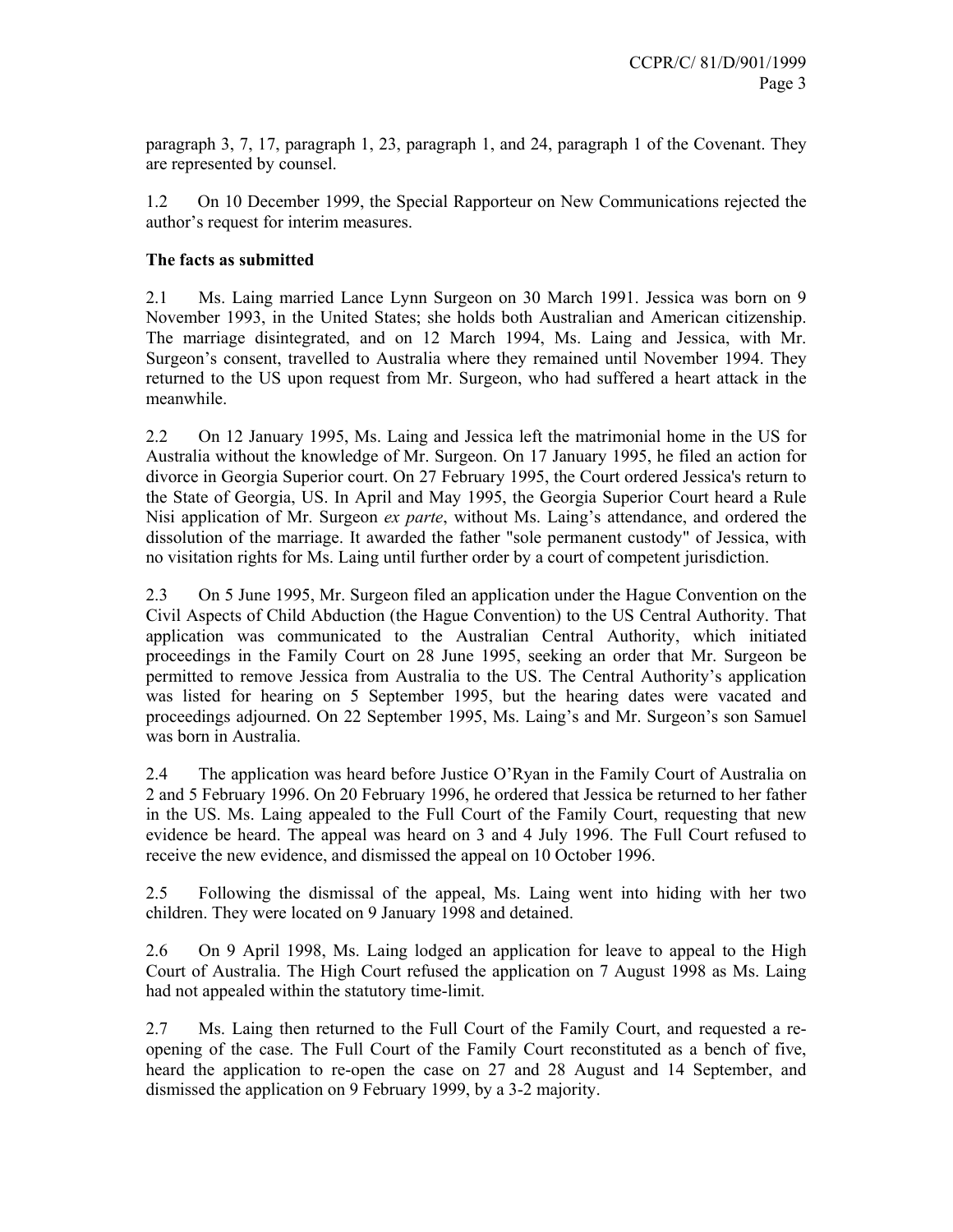2.8 At this point, Ms. Laing only had two remaining options; (a) to seek appeal to the High Court again, or (b) to apply to the Family Court and request that the Court issue a certificate to enable her to appeal to the High Court. The Family Court had issued only three such certificates since 1975; a certificate would only be issued if the case involves an important question of law or is of public interest. On 24 April 1999, the Family Court issued a certificate allowing the author to appeal again to the High Court, on the ground that the Full Court of the Family Court should re-open its decision to allow the application to be determined by reference to the proper and applicable law. Up to this point, Ms. Laing was not offered legal aid. However, she received a limited grant of legal aid for the appeal to the High Court. The High Court hearing started on 7 October 1999, on its final day on 18 November 1999, it dismissed the appeal without giving reasons. Ms. Laing therefore claims that domestic remedies have been exhausted.

2.9 From 1994, Ms. Laing has written letters and sent photographs and other information about the children to the father in the US. She contends that he has shown no interest in the children, nor made any financial contribution for their maintenance, or visited them in Australia, or maintained telephone contact with them over the years.

## **The complaint**

3.1 Ms. Laing claims that in violation of article 2, paragraph 3 of the Covenant, she does not have an adequate and effective remedy, since the Covenant is not incorporated into Australian domestic law in a manner which would enable her to enforce these rights. She submits that the Covenant is not part of Australian lawand hence it has no legal effect upon the rights and duties of individuals.<sup>2</sup> While she has raised issues under the Covenant in her appeal to the High Court, she has not been provided with the Court's reasons in relation to this aspect of her appeal.

3.2 Ms. Laing claims that the forcible removal of her daughter Jessica, whom she would not see for many years, violates her rights under article 7. Neither she nor her son has the right to enter the US, nor, given the current court orders, is there any possibility of their visiting Jessica, even if they were able to enter the US. Ms. Laing has no means to pursue any further judicial action. She submits that such separation of a mother from her small child in the present circumstances amounts to cruel treatment in violation of article 7.

3.3 Ms. Laing claims that she was denied a fair trial, in violation of article 14, first in that the Family Court applied the incorrect law in its decision to remove Jessica from her custody. In the application to the Family Court in 1998 to re-consider the first appeal judgment, a majority of 3 judges, acknowledged that the first appeal court had applied the incorrect law, yet refused to re-open the matter. At the level of the High Court, it was conceded by all parties that the trial judge and the first full court had applied the incorrect law. However, on 18 November 1999, the High Court dismissed the appeal without giving reasons.

3.4 Secondly, Ms. Laing submits that the High Court did not provide reasons for its decision, in violation of article 14, paragraph 1. While the High Court decision implies that the removal orders for Jessica have immediate effect, the High Court indicated that the

<sup>-</sup><sup>2</sup> Minister for Immigration and Ethnic Affairs v. Teoh (1995) 183 CLR 273, at page 287 of supporting documentation.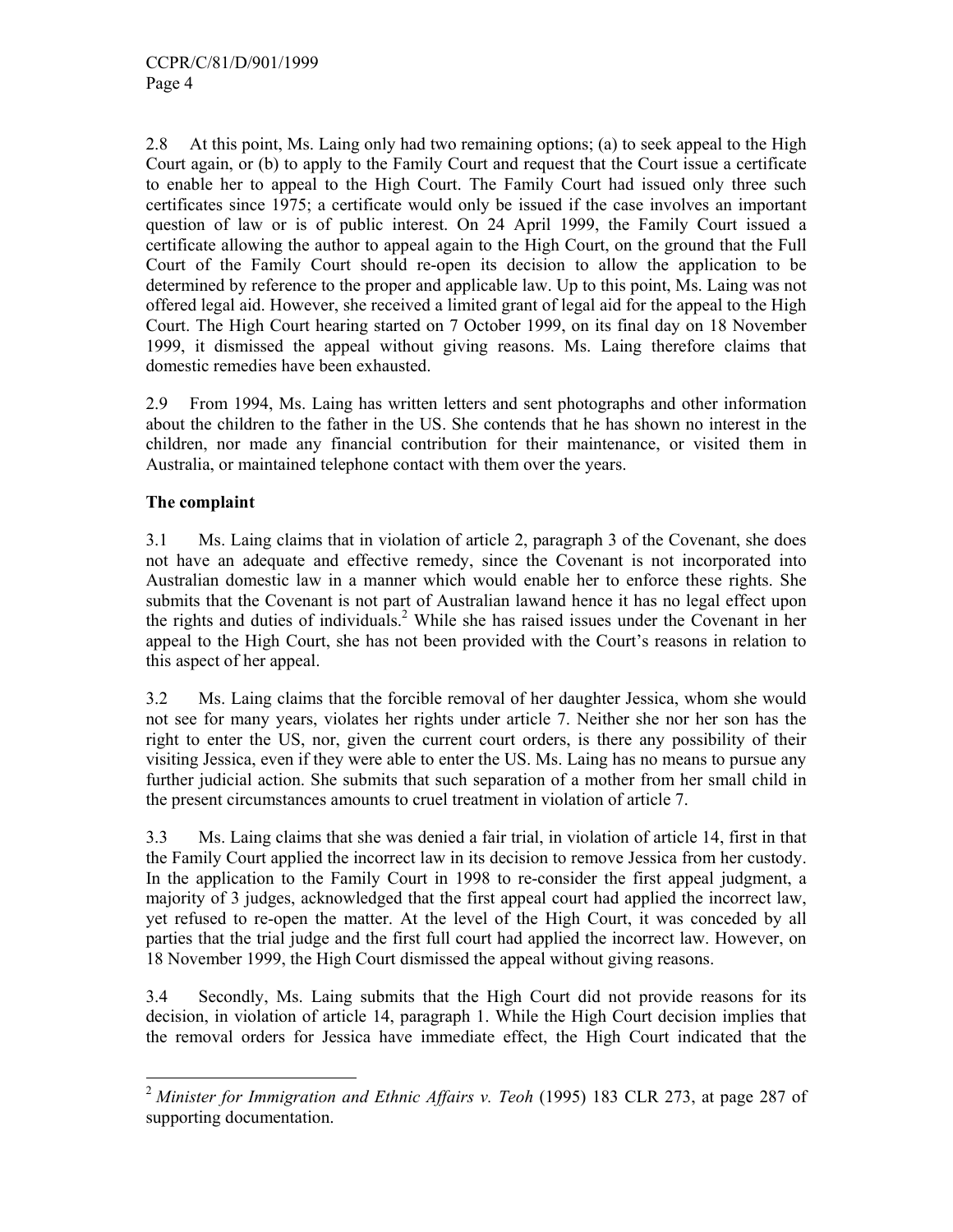reasons for its decision would be provided later, thus leaving Ms. Laing without knowledge as to why the appeal failed before Jessica's return to the US.

3.5 It is further claimed that in view of the delays in resolving the proceedings concerning Jessica, any interference of the authors' home cannot not be said to be reasonable in terms of article 17, when measured against the irreparable damage and consequences to the authors' family.

3.6 Ms. Laing claims that the removal of Jessica from her family impairs her enjoyment of family life, in violation of article 23, paragraph 1, in particular as the resolution of the case was seriously delayed.

3.7 She finally argues a violation of her rights under article 26, in that, while by operation of the Hague Convention the father's court costs in Australia were paid, no equivalent assistance was paid to the author. This is particularly serious, given that the divorce judgment granted the father all matrimonial property.

3.8 On behalf of Jessica, it is claimed that in violation of article 2, paragraph 3 of the Covenant, she does not have an effective remedy, since the Covenant is not incorporated into Australian domestic law in a manner which would enable her to assert her Covenant rights. She submits that the Covenant has no legal effect upon the rights and duties of individuals or governments, and refers in this context to an Australian court case and to the Attorney-General's submission in the High Court proceedings in the present case.<sup>3</sup> Also, Jessica has not been able to present any submissions or arguments about her interests. While the Family Court appointed a separate representative for her, he could not play an active role in the proceedings, since he could not participate at the separate court hearing of Jessica.

3.9 It is claimed that Jessica will suffer severe psychological damage if she were to be removed from the only family she has known and the source of her emotional, physical and social wellbeing, as well as her school friends. Returning her to her father, who has played no active role in her life, and to a place where there are no arrangements in place for her immediate care nor schooling, would amount to cruel treatment, in violation of article 7 of the Covenant.

3.10 Jessica, as she is lawfully within Australian territory, she has a right, under article 12, paragraph 1 and 4, to remain in the country. If she were to be returned to the US, this right would be violated.

3.11 It is claimed that Jessica was denied a fair trial, in violation of article 14. First, she was denied the right to participate in the proceedings regarding her own rights and to challenge the decision to remove her from Australia. The inability to have her interests determined separately and independently of her mother's interests, has had a significant impact on Jessica's ability to have the merits of her case considered. For example, when the Second Full Court of the Family Court judges refused to re-open the case, considering the mother's default and conduct to be a determining factor against re-opening of he case, Jessica's interest in having the case re-opened was not considered separately.

-

<sup>3</sup> *Minister for Immigration and Ethnic Affairs v. Teoh*, and *DJL v. The Central Authority*, in the High Court proceedings of 7 October 1999, paragraph 48-50.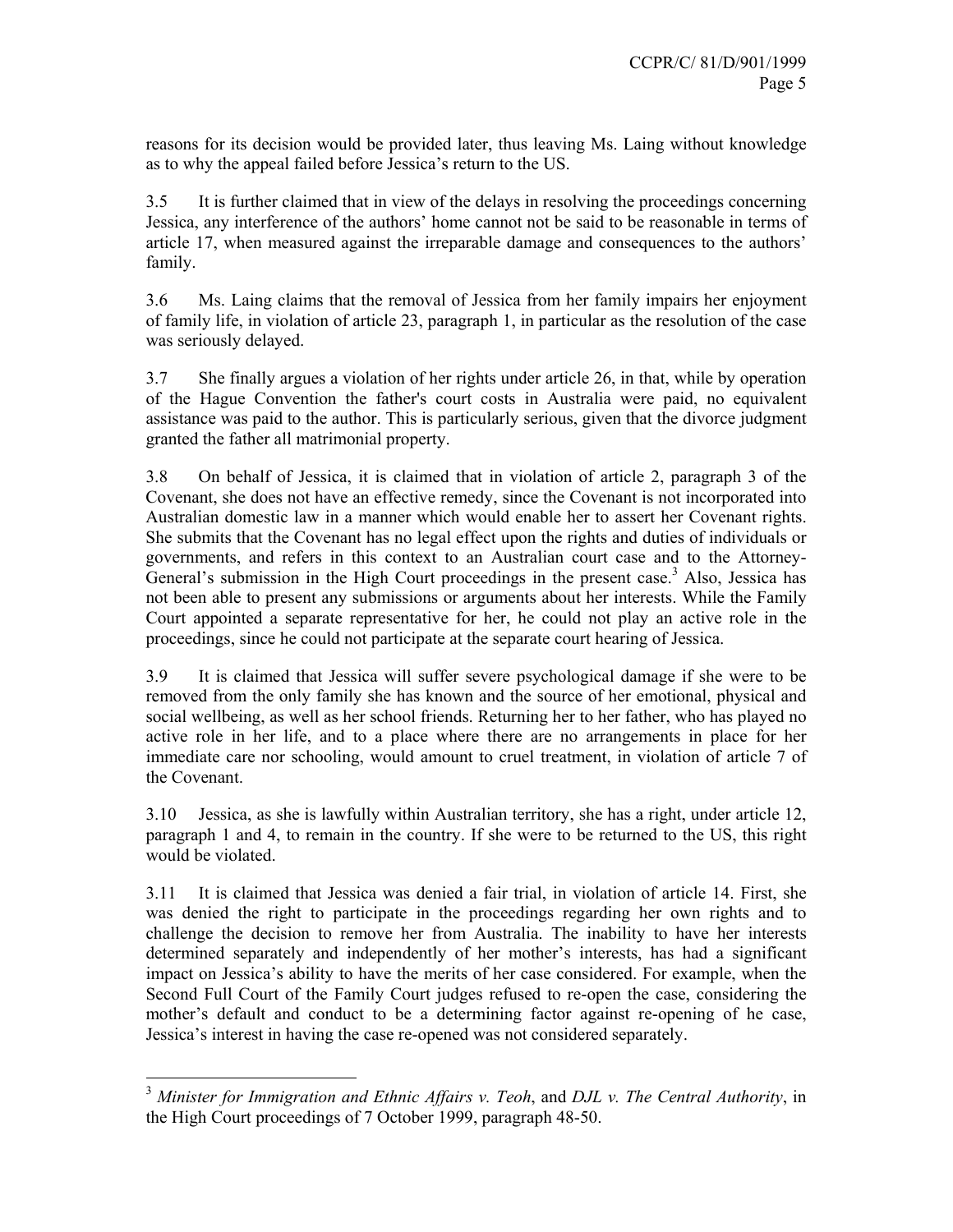3.12 Secondly, she was denied a fair trial in that the Family Court judge applied the incorrect law when deciding that she was to be returned. Counsel refers to the Convention on the Rights of the Child, which states that a child shall not be separated from his or her parents unless it is determined in accordance with applicable law and procedures that such separation is necessary for the best interest of the child. When Jessica's mother's final appeal to the High Court was dismissed, they were provided with no reasons for the decision.

3.13 The proposed forced removal of Jessica from her mother and brother would amount to arbitrary interference with her family and home, in violation of article 17 of the Covenant. Counsel refers to the Committee's views in *Toonen v. Australia*<sup>4</sup>. It is contended that the delays in resolving the proceedings regarding Jessica's removal, entail that any interference with Jessica's home could not be considered reasonable when measured against the irreparable damage and consequences to her family. There is allegedly no legal avenue for Jessica to seek protection against this interference.

3.14 Finally, it is claimed, on behalf of Jessica, that the application of the Hague Convention in this case did not properly address the best interests of the child, which amounted to a violation of articles 23, paragraph 1, and 24, paragraph 1, of the Covenant. The removal of Jessica from her family would impair with her right to enjoyment of family life, since the strict application of the Hague Convention, operates to affect her interest adversely when the application and removal have not been dealt with expeditiously – that is at least within a year. It is also argued that the denial of access to her mother and brother in the event of removal would constitute a breach of article 10, paragraph 2, of the Convention on the Rights of the Child, and of article 24, paragraph 1, of the Covenant.

3.15 As to Samuel's rights, it is contended that, in violation of article 2, paragraphs 3(a) and (b), the State party failed to provide him with an effective remedy to assert Covenant rights, as the Covenant is not justifiable in Australian law. Moreover, in the proceedings affecting his interests in that he risked a permanent separation from his sister, he was not able to participate. He has no independent standing in legal proceedings.

3.16 It is also claimed that Samuel's rights under article 7 would be violated, in that his sister's removal from the family would break the close bond between the two children and cause mental suffering to Samuel.

3.17 Jessica's imminent removal from her family, would amount to an arbitrary interference with Samuel's family and home, contrary to article 17.

3.18 It is argued that the removal of Jessica from her family would impair Samuel's enjoyment of family life, since he has no right to enter and remain in the US or to visit his sister, and which would constitute a violation of articles 23 and 24 in this regard. Counsel submits that when determining a child's right, the Committee may have regard to article 3 of the Convention on the Rights of the Child providing that the best interests of the child shall be a primary consideration in all actions concerning children. By failing to take any steps that would enable Samuel to protect his rights, the State party violated article 24, paragraph 1, of the Covenant.

<sup>-</sup><sup>4</sup> Communication No.488/1992, Views adopted on 31 March 1994, paragraph 6.4.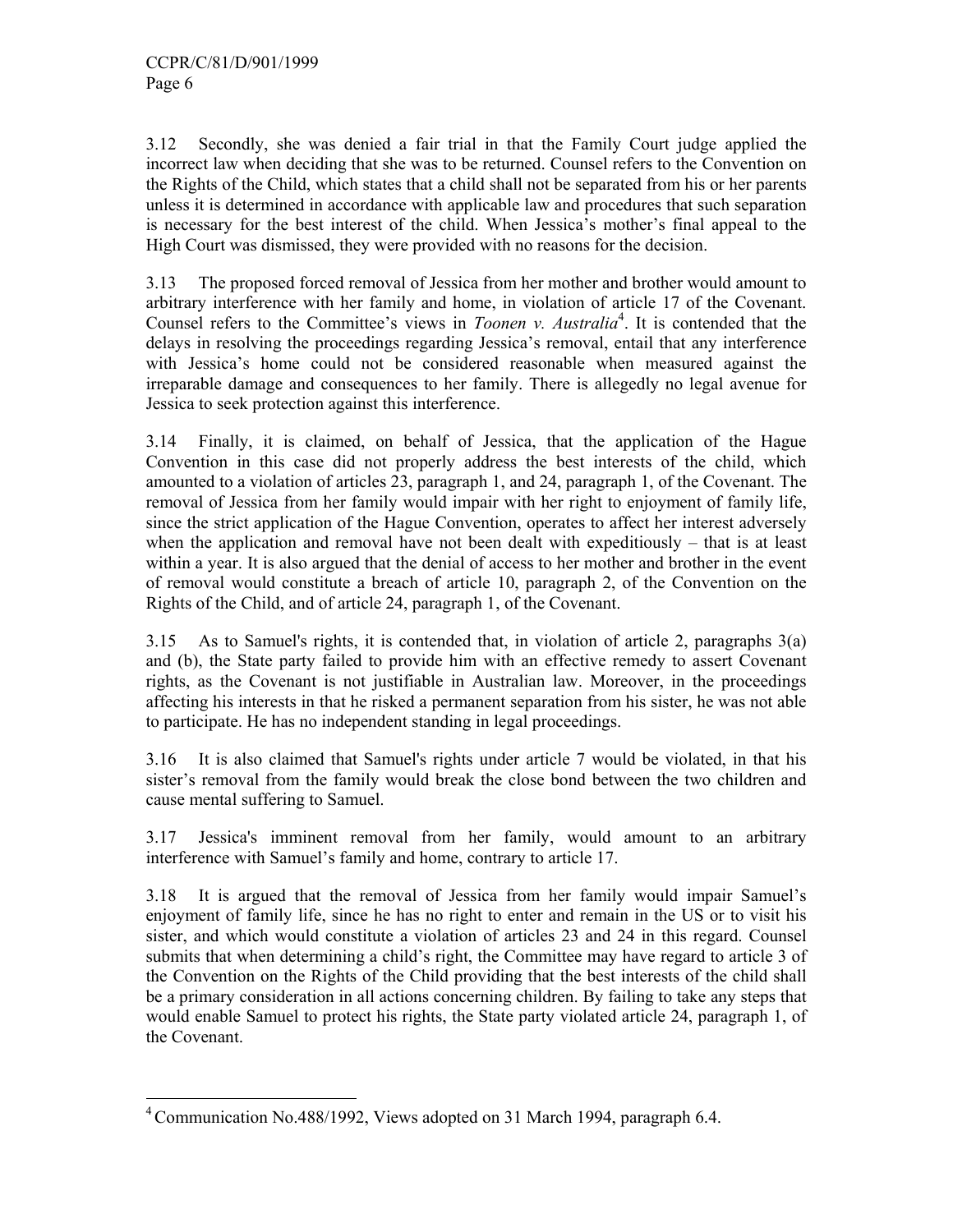## **The State party's submission on the admissibility and merits of the communication**

4.1 By note verbale of 8 February 2001, the State party made its submission on the admissibility and merits of the communication. It submits that the communication is inadmissible and that the Committee should dismiss it without consideration on the merits. In the alternative, should the Committee be of the view that the allegations are admissible; the State party submits that they should be dismissed as unfounded.

4.2 With regard to the authors' article 2 claim, the State party submits that there were no violations of other Covenant articles, and therefore no issue of a violation under article 2 of the Covenant arises. Consequently, this aspect of the communication should be dismissed as inadmissible. In any event, Australia does provide effective remedies for violations of Covenant rights. The provisions of international treaties to which Australia becomes a party do not become part of domestic law by virtue only of the formal acceptance of the treaty by Australia. This long-standing principle of Australian law was recognised by the High Court in *Minister for Immigration and Ethnic Affairs v Teoh.* Australia submits that there are sufficient remedies available to enable Ms. Laing, Jessica and Samuel to assert their rights under the Covenant.

4.3 With regard to the authors' claim under article 7 that the return of Jessica to the US will result in her being forcibly removed from her mother and brother, causing mental suffering, the State party submits that the allegations are inadmissible *ratione materiae,* as there is no evidence of infliction of any such mental sufference by Australia.

4.4 Firstly, Australia pursues the lawful objective of returning an abducted child to the country of habitual residence in accordance with the Hague Convention, and to have her custody determined by the relevant and competent court. Ms. Laing was ordered by the Family Court to return to the US as the proper forum to determine the issue of Jessica's custody. This was a *bona fide* attempt by Australia to give Jessica the opportunity to be reunited with her father and have the issue of custody finally determined. The actions of a State in fulfilling its obligations under international law cannot be interpreted as evidence of cruel, inhuman or degrading treatment.

4.5 Secondly, it is incorrect to assume that Jessica's return to the US will conclusively result in her permanent removal from Australia, from Ms. Laing and from Samuel. There is a possibility that Jessica may be returned to her father, but this is a matter for US courts to determine. There is no evidence of the infliction of deliberate or aggravated treatment by Australia in violation of article 7 of the Covenant.

4.6 Thirdly, Ms. Laing claims that she and Samuel may not be allowed to enter and remain in the US. The State party submits that this is irrelevant for the purposes of establishing aggravated or deliberate treatment by Australia, in violation of article 7 of the Covenant. In any event, the Full Court of the Family Court sought to ensure that Ms. Laing and her children are permitted to enter and remain in the US, by ordering that Mr Surgeon support the visa application of Ms. Laing and refrain from prosecuting her for Jessica's abduction.

4.7 Furthermore, while Australia concedes that Ms. Laing, Jessica and Samuel may suffer some degree of mental strain as a result of overseas travel or the court proceedings in the US, any such strain would not reach the severity of suffering required to find a violation of article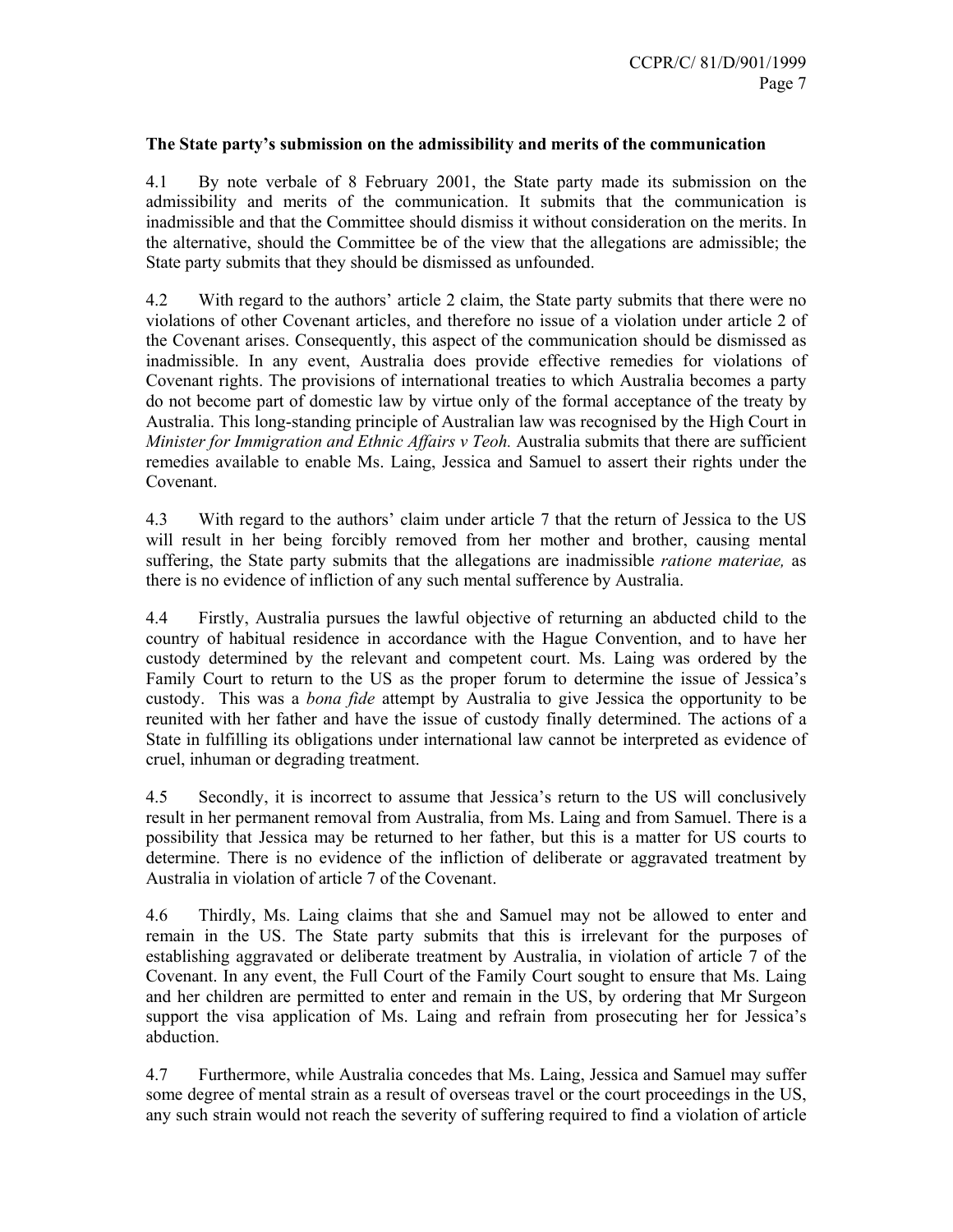7. Australia therefore submits that the allegation of a breach of article 7 should be declared inadmissible as inconsistent with article 2 of the Optional Protocol.

4.8 In the alternative, the State party submits that the allegations ought to be dismissed as unfounded, since the applicants do not give any evidence of relevant treatment by Australia, nor that it would attain the minimum level of severity to constitute treatment in violation of article 7.

4.9 With regard to Ms. Laing's allegation under article 7, the State party submits that these matters are yet to be determined and therefore it cannot reasonably be maintained that they show that any relevant treatment has been or will be inflicted on her. Moreover, these matters will be determined by the US and cannot be regarded as deliberate treatment by Australia. In any event, there is no evidence to suggest that Ms. Laing would not be able to enter, or remain, in the US. The US recently extended the Public Benefit Parole category of visas to include abduction cases, as to allow an abducting parent to enter and remain in the US so as to be able to participate in court proceedings.

4.10 With regard to Jessica, the State party submits that it does not intend to harm her in any way by returning her to the US. Australia's actions therefore cannot constitute treatment relevant under article 7 of the Covenant. Moreover, the Full Court of the Family Court considered whether there was a grave risk that Jessica would be physically or psychologically harmed, or otherwise placed in an intolerable situation, as a result of her removal to the US. It considered a report by a child psychologist on this point, and found that the alleged abrupt and permanent separation from her mother would cause Jessica some distress, but that she could adapt to the change and a new carer.

4.11 Finally, it is submitted that Samuel's allegation that he will be forcibly separated from his sister lacks merit for the reasons outlined in relation to admissibility of the claim.

4.12 The State party rejects Jessica's claim under article 12 as inadmissible pursuant to article 1 of the Optional Protocol, for inconsistency with the Covenant requirements to protect the family and provide special protection to the child (articles 23(1) and 24(1) of the Covenant). It submits that Jessica's allegation incorrectly interprets article 12(1) of the Covenant as implying the right to remain in Australia. However, The State party understands that article 12(1) of the Covenant is concerned with the right to movement and residence *within* Australia. Jessica's allegation therefore raises no issue under the Covenant, nor does it substantiate any claim under article 12.

4.13 The State party submits that should the Committee find sufficient evidence to demonstrate a restriction by Australia of the rights in article 12(1) of the Covenant, such a restriction would fall within the scope of restrictions permitted by article 12(3). Jessica's return is necessary for the maintenance of public order, that is, the prevention of child abduction and regulation of return arrangements. Jessica's return to the US is also in the interests of the protection of the family, consistent with article 23(1) of the Covenant.

4.14 Furthermore, the State party submits that Jessica's allegation of a breach of article 12(4) of the Covenant is without merit, since it is prohibited from arbitrarily depriving Jessica of her right to enter Australia. The Full Court of the Family Court of Australia considered whether Jessica has the right to remain in Australia. It found that she does have this right but that it has to be balanced with other rights. The judgment of the Full Court of the Family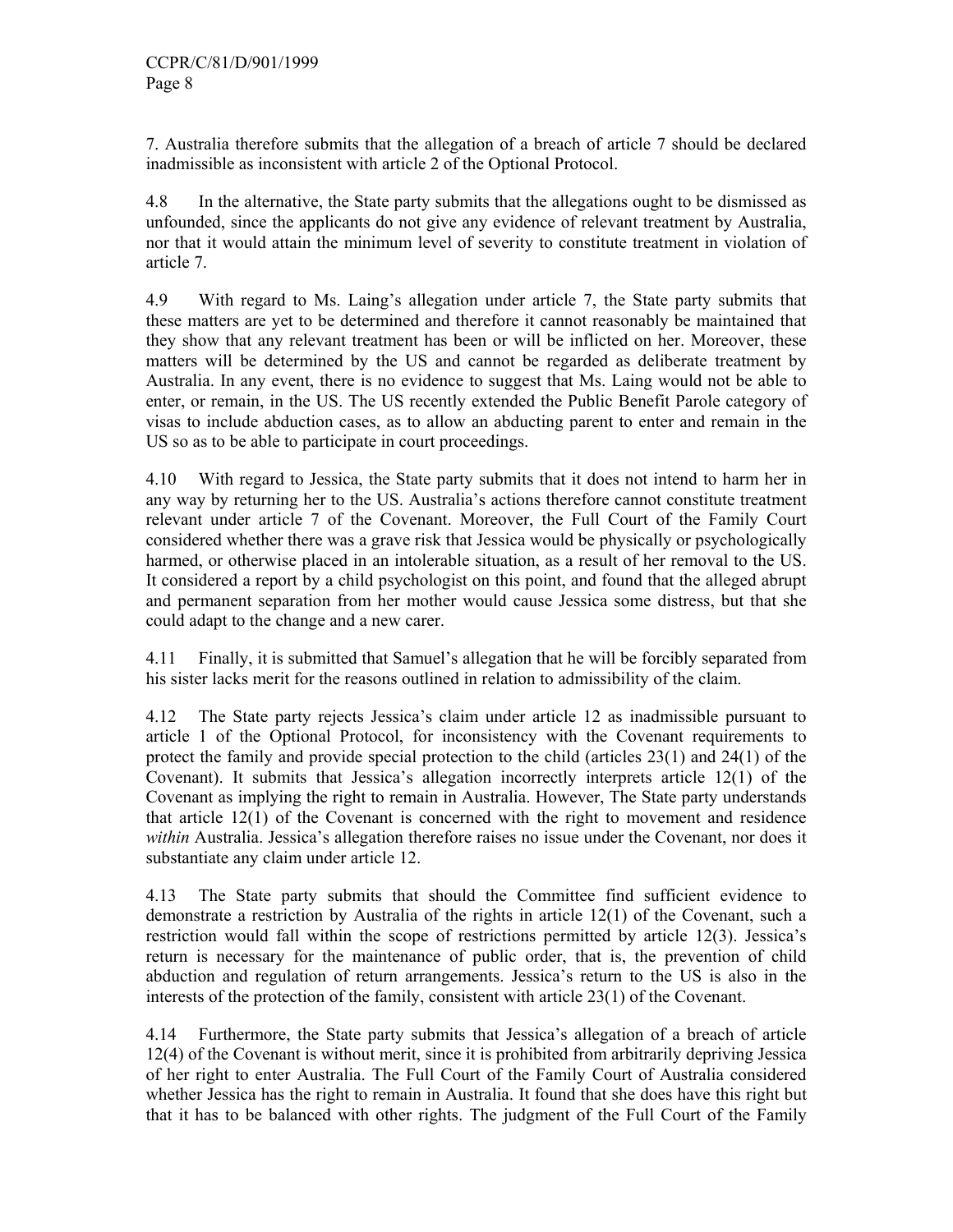Court on 9 February 1998 found that to return Jessica to the US on application of the Hague Convention, would not affect her right, as an Australian citizen, to live in Australia. In any event, there is no reason advanced as to why her basic right to live in Australia is any more significant or worthy of protection than her basic right to not be wrongfully removed from the US.

4.15 With regard to the allegation that the Australian courts failed to determine the issue of Jessica's return to the US fairly and in accordance with the proper law, the State party submits that the Full Court of the Family Court considered, in its appeal of 14 September 1998, that the lower court applied the wrong laws but that it did not affect the outcome of the case. This decision was subsequently reviewed by another sitting of the Full Court of the Family Court and the High Court. To the extent that Ms Laing's communication would require the Committee to assess the substantive, rather than the procedural of the decision of the High Court, the State party submits that this would require the Committee to exceed its proper functions under the Optional Protocol and that the allegations under article 14 are therefore incompatible with the Covenant. In this respect, it refers to the Committee's decision in *Maroufidou v Sweden*<sup>5</sup>. Furthermore, it submits that the authors failed to provide sufficient evidence to substantiate a violation of that article of the Covenant, and in the alternative that the Committee should find the communication admissible, that it is without merits.

4.16 The State party submits that Jessica's allegation of a violation of article 14, paragraph 1, for failure to ensure separate representation in the court proceedings, is inadmissible for failure to raise an issue under the Covenant, since she is no victim of a violation of the Covenant. It submits that while an application was made to the Family Court for a representation on Jessica's behalf, it presented insufficient reasons for why a separate representation would be of benefit to her, taken into account that Australian courts consider the child's interests to be of paramount importance. In the alternative, the communication should be dismissed as unfounded.

4.17 Finally, with regard to the allegation under article 14, paragraph 1, that no reasons were provided by the High Court, the State party submits that the reasons for the High Court decision were published on 13 April 2000; and this allegation therefore is unsubstantiated.

4.18 With regard to the authors' allegation that Jessica's return to the US is an arbitrary interference with the family and home by Australia, under article 17, the State party submits that the authors have not provided evidence of a violation, and thus fail to raise an issue under this provision. Moreover, they fail to demonstrate how they have been directly affected by the alleged lack of legal protection, and may therefore not be deemed victims of a Covenant violation.

4.19 In the alternative that the Committee finds the claim under article 17 admissible, the State party finds that it is without merits, since Jessica is being returned to the US in accordance with Australia's international obligations under the Hague Convention to have the issue of Jessica's custody determined in the competent US Court. Accordingly, the intervention is in accordance with the law and not arbitrary.

<sup>-</sup><sup>5</sup> Communication No. 58/1979, Views adopted on 9 April 1981, paragraph 10.1.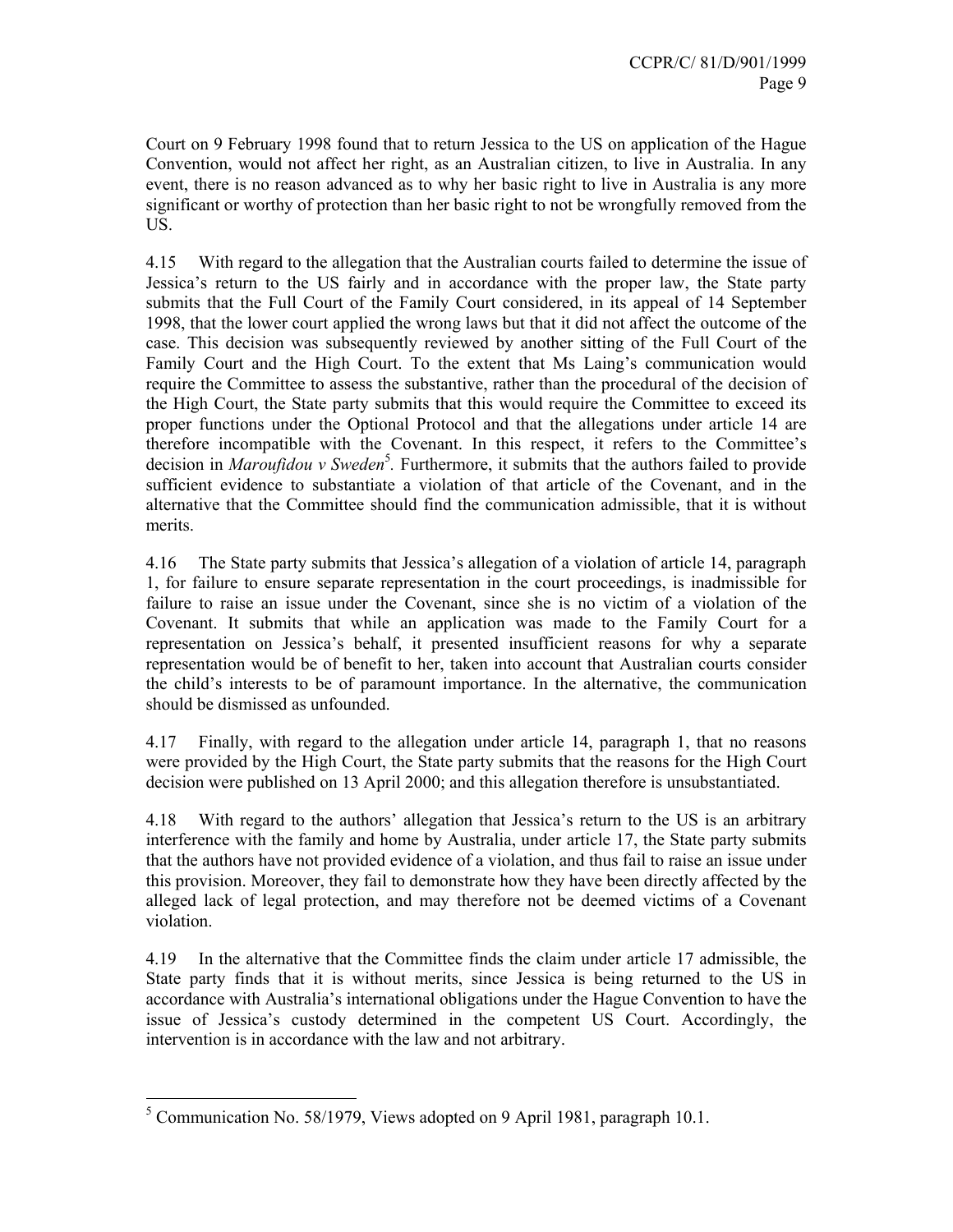4.20 The State party submits that the allegation that Jessica's return to the US constitutes a violation of the obligation to protect the family under article 23(1), is incompatible with this provision of the Covenant. It refers to the preamble to the Hague Convention, where the signatory States affirm that they are 'firmly convinced that the interests of the child are of paramount importance in matters relating to their custody', and that the Hague Convention was drafted "to protect children internationally from the harmful effects of their wrongful removal or retention..." The fact that Australia is a party to this Convention is sufficient evidence of Australia's commitment to a protection of the family and, indeed, the child.

4.21 The State party adds that article 23(1) requires that Australia protect the family as an institution and that Ms Laing, Jessica and Samuel fail to provide any evidence to substantiate a claim that it has violated this obligation. The authors' allegation that applications for the return of a child made after one year are too late is deemed incorrect. In any event, the application for the return of Jessica was made within one year. The State party submits that the authors fail to establish that they are victims of any breach of article 23(1) of the Covenant, and that the return of Jessica to the US for her custody proceedings will take into account the rights of each family member.

4.22 On the merits, the State party submits that the courts' decision to return Jessica protects the interests of the individual family members and the interests of the community as a whole in the protection of families. The Full Court of the Family Court specified that Jessica's interests were of paramount importance, notwithstanding the unlawful actions of Ms Laing. Jessica's father is included in the definition of family under article 23(1); the return of Jessica to the US to determine whether she will have access to her father is an active pursuit by Australia of the recognition of her right to enjoy family life.

4.23 On Jessica and Samuel's claim under article 24(1) of the Covenant, the State party submits that the object of the Hague Convention proceedings in Australia was to determine the proper forum and not the issues of custody of, and access to, Jessica. It reiterates that the underlying principle of that Convention is the best interests of the child. Moreover, the fact that the US Court may award custody to Jessica's father is not evidence of a violation of article 24(1) of the Covenant. In relation to child abduction hearings, the Full Court of the Family Court has determined that it is an abducted child's best interests to be returned to its habitual country of residence and to have issues of custody and access determined by the courts of that country. In the alternative that the Committee finds this claim admissible, the State party submits that it is unfounded.

4.24 The State party submits that Ms. Laing's claim under article 26 is inadmissible *ratione materiae* on three grounds; firstly, she has no claim under article 1 of the Covenant because she has not submitted evidence to the effect that she suffered financial discrimination; secondly, she has not substantiated her claim; and thirdly, in the event that the Committee is satisfied that the author has shown a difference in the treatment of Ms Laing and Jessica's father based on one of the prohibited grounds in Article 26, it submits that there is a failure to substantiate the assumption that this differentiation was not reasonable and objective and that the aim was not to achieve a purpose which is legitimate under the Covenant.

4.25 In this respect, it submits that Ms Laing received legal or financial assistance from the Australian authorities in respect of the Hague Convention proceedings in Australia. She was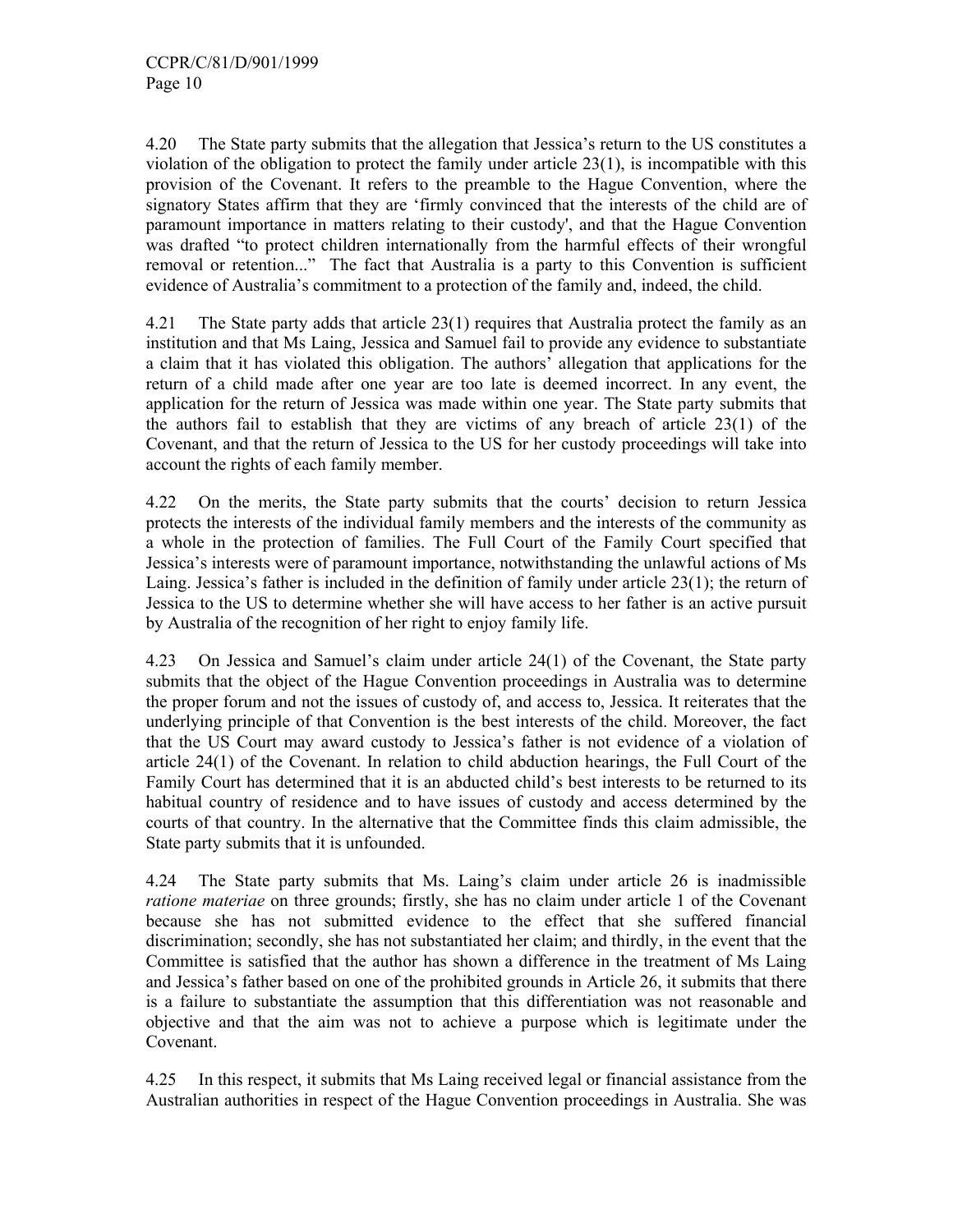granted legal aid by the New South Wales Legal Aid Commission in respect of the original hearing of the Hague Convention application in 1996, and the proceedings in 1999 before the Full Court of the Family Court. She was also granted financial assistance in respect of her subsequent appeal to the High Court. No financial contribution was required from her towards the cost of these proceedings; counsel had agreed to represent Ms Laing in these proceedings on a pro bono basis, notwithstanding the provision of legal aid. In addition, the Full Court of the Family Court of Australia ordered on 9 April 1998, that Jessica's father pay costs relating to their return to the US for Ms Laing, Jessica and Samuel. In the alternative that the Committee finds this claim admissible, the State party submits that it should be dismissed as unfounded.

## **The author's comments**

5.1 In his response of 23 April 2001 to the State party's submission, counsel submits that the State party is mistaken when stating that the Australian courts considered Jessica's interests to be of paramount importance. The operation of the Hague Convention and its implementing legislation, show that the child's best interest is not taken into account. Furthermore, he submits that the State party's assumption that Jessica's future custody remains to be finally determined by a US court lacks foundation, since there are final orders of an American court awarding permanent custody to Jessica's father, with no visitation rights for the mother.

5.2 In respect of the State party's allegation that article 2 is not an autonomous right, counsel submits that the jurisprudence of the Committee may be reversed at any time, in light of further arguments regarding consideration of another case, and that recent jurisprudence of the Committee reveals a shift in the application of article 2, paragraph 3 of the Covenant towards providing a freestanding right for individuals. Moreover, in view of the particular circumstances that Australia has no Bill of Rights, no uniform constitutional, statutory or common law protections, which reflect the Covenant, leaves the authors with no effective remedies to safeguard their rights.

5.3 In respect of the claim under article 7 of the Covenant, counsel submits that the salient issue is whether a certain treatment which a State party is responsible for has the effect of being cruel. She considers that the forced separation of Jessica from her family constitutes cruel treatment because it has the effect of imposing severe suffering on Jessica and her family. Furthermore, the question of whether the treatment of a child is cruel requires an assessment of the child's particular circumstances, and in that regard a mere threat of such treatment is sufficient.

5.4 Counsel also submits that where the objectives of the Hague Convention for a speedy return of a child are not satisfied, the strict and inflexible application may be oppressive and unfair in certain circumstances. In the present case it took 13 months from the time of the unlawful removal until the first decision of an Australian court, and after 6 years, final resolution of the case remained outstanding.

5.5 Moreover, the psychiatric report submitted by the authors' suggest that Jessica is sensitive to change and has difficulty with sleep and nightmares as a result of the temporary separation by police from her family in 1998. The State party has not challenged this evidence. Another report prepared for the Family Court when Jessica was 2 years old noted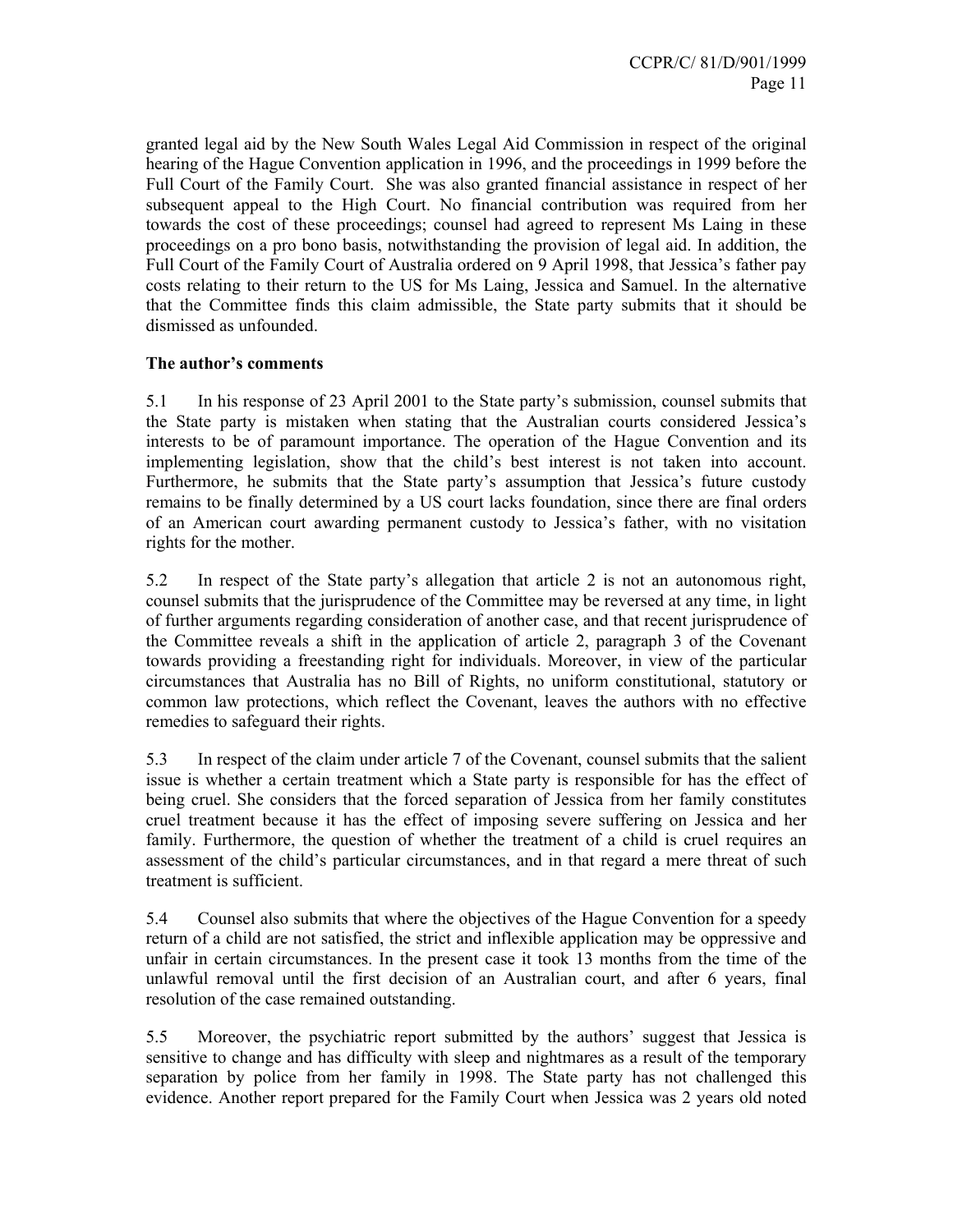that "an abrupt and permanent separation from her mother would be associated with protest and extreme distress..." Counsel submits that mental distress may constitute cruel treatment.

5.6 In relation to the State party's contention under article 12 of the Covenant, that Jessica has the right to be reunited with her father as a child and as an individual within a family, counsel submits that a claim concerning a family life must be real and not hypothetical, like in the case of Jessica.

5.7 Counsel reiterates the claim of a violation of article 14, paragraph 1. The State party's response that even if the proper law had been applied the result would have been the same, did not represent the view of second Full Court of the Family Court, but merely represents the view of one judge. Moreover, the views of the Chief Justice and another judge of that court considered that in the light of the correct law, the result may not have been the same.

5.8 In relation to the State party's contention that it is not the role of the Committee to review the facts, counsel acknowledges the Committee's established jurisprudence, but contends that the application of an incorrect law and the failure to correct the error makes the decisions of Jessica's removal "manifestly arbitrary". He adds that the authors' right to a fair trial includes a right to be provided with reasons at the time the orders were made.

5.9 In respect of the claim under article 17, counsel submits that interference with home in this case, is the interference with the authors' family arrangements and home life, including the extended family.

5.10 In respect of the claim under article 23 of the Covenant, counsel notes that the ECHR has constantly held that article 8 of the Convention includes a right for the parent to have measures taken with a view to his or her being reunited with the child, and an obligation for the national authorities to take such action. In Jessica's case, there are no family bonds between father and child, and the only family requiring protection is Jessica, Samuel, Ms. Laing, as well as the extended family in Australia,

5.11 With regard to the alleged discrimination of Ms. Laing, counsel submits that Mr. Surgeon was represented by the Central Authority, and that she only received a grant which covered a small proportion of the overall costs.

## **Supplementary submissions by the the State party and the author**

6.1 On 3 September 2001, the State party submitted further comments. With regard to counsel's contention that there is no factual foundation for Australia's assertion that American courts may give Ms Laing custody of, and access to, Jessica, it submits that the custody order in favour of Mr. Surgeon, may, under the Georgia Code, be challenged and subsequently changed by the Court if there is a material change in the circumstances.

6.2 Furthermore, in relation to the authors' claim that Australia has no statutory or common law protections which reflect the terms of the Covenant, the State party submits that both legislation and the common law protect the rights in the Covenant. For example, under the *Human Rights and Equal Opportunity Commission Act 1986*, the Human Rights and Equal Opportunity Commission (the Commission) has the power to inquire into alleged Commonwealth violations of the rights set out in the Covenant.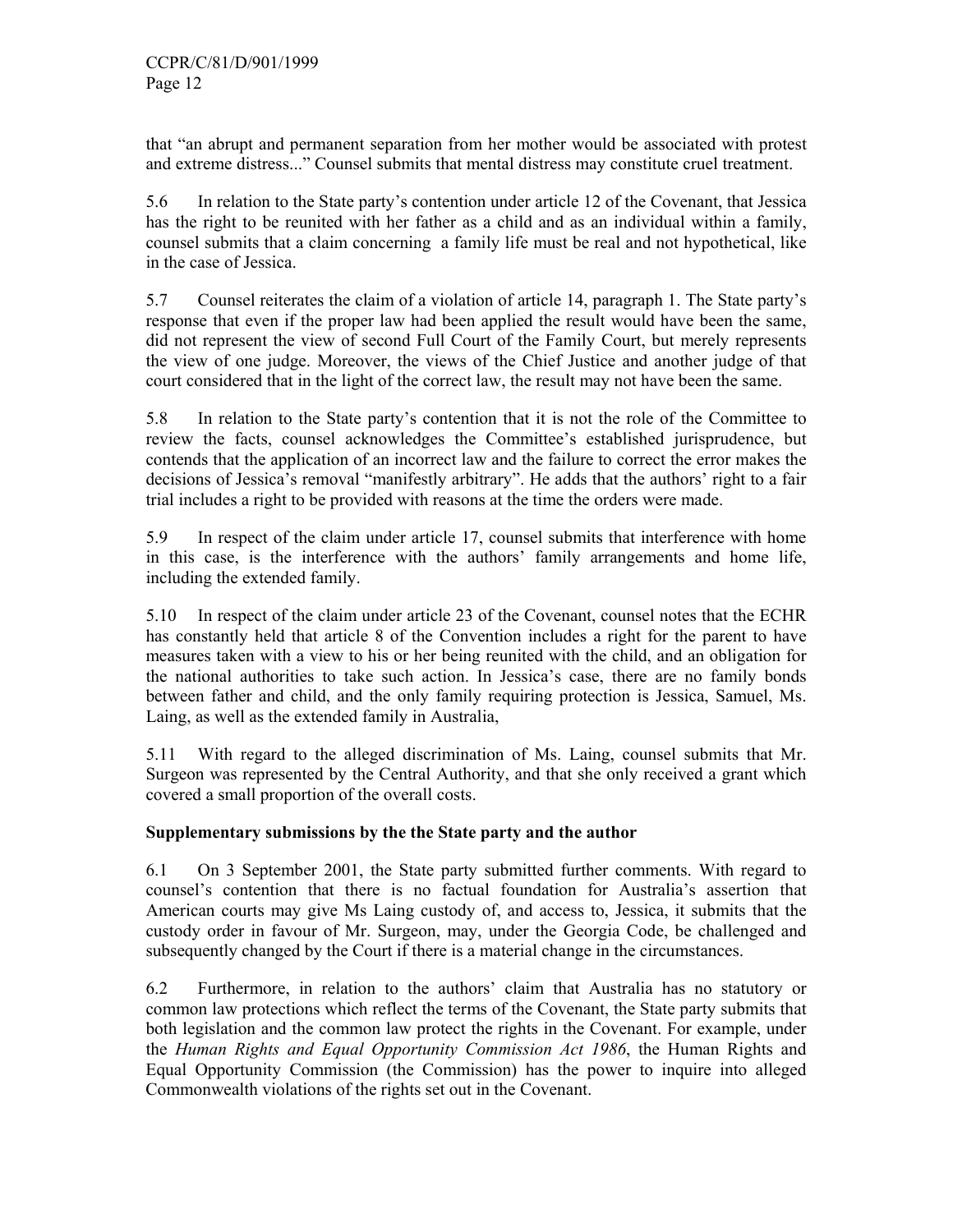6.3 On 7 November 2001, counsel submitted further comments and notes that the Commission does not provide an effective remedy, since its only power is to prepare a report on human rights violations to the government. The Commission cannot issue enforceable decisions.

## **Issues and proceedings before the Committee**

## **Consideration of admissibility**

7.1 Before considering any claim contained in a communication, the Human Rights Committee must, in accordance with rule 87 of its rules of procedure, decide whether or not the communication is admissible under the Optional Protocol to the Covenant.

7.2 The Committee has ascertained that the same matter is not being examined under another procedure of international investigation or settlement for purposes of article 5, paragraph 2 (a) of the Optional Protocol.

7.3 As to the claims presented by the author on behalf of her daughter Jessica, the Committee notes that at the time of her removal from the United States Jessica was fourteen months old, making her ten and a half years old at the time of the adoption of the Committee's decision. Notwithstanding the consistent practice of the Committee that a custodial, or, for that matter, non-custodial, parent is entitled to represent his or her child under the Optional Protocol procedure without explicit authorization, the Committee points out that it is always for the author to substantiate that any claims made on behalf of a child represent the best interest of the child. In the current case, the author had the opportunity to raise any concerns related to Covenant rights in the proceedings before the national courts. While the Committee takes the position that the application of the Hague Convention in no way excludes the applicability of the Covenant it considers that the author has failed to substantiate, for purposes of admissibility, that the application of the Hague Convention would amount to a violation of Jessica's rights under the Covenant. Consequently, this part of the communication is inadmissible pursuant to article 2 of the Optional Protocol.

7.4 As to the alleged violations of the author's own rights, the Committee notes that the present situation, including its possible adverse effect on the enjoyment of Covenant rights by the author, is a result of her own decision to abduct her daughter Jessica in early 1995 from the United States to Australia and of her subsequent refusal to allow for the implementation of the Hague Convention for the purpose of letting the competent courts to decide about the parents' custody and access rights in respect of Jessica. In the light of these considerations, the Committee finds that this part of the communication has not been substantiated, for purposes of admissibility and is, consequently, inadmissible pursuant to article 2 of the Optional Protocol.

7.5 As to the remaining part of the communication, related to the author's claims presented on behalf of the author's son Samuel who was born in September 1995 in Australia, the Committee notes that the exercise of Samuel's rights is not governed by the Hague Convention. Noting also that the decisions of the United States courts may potentially affect the possibilities of Samuel to maintain contact with his sister Jessica, the Committee in the light of its conclusions above nevertheless takes the view that the author has failed to substantiate, for purposes of admissibility, any claim that such effects would amount to a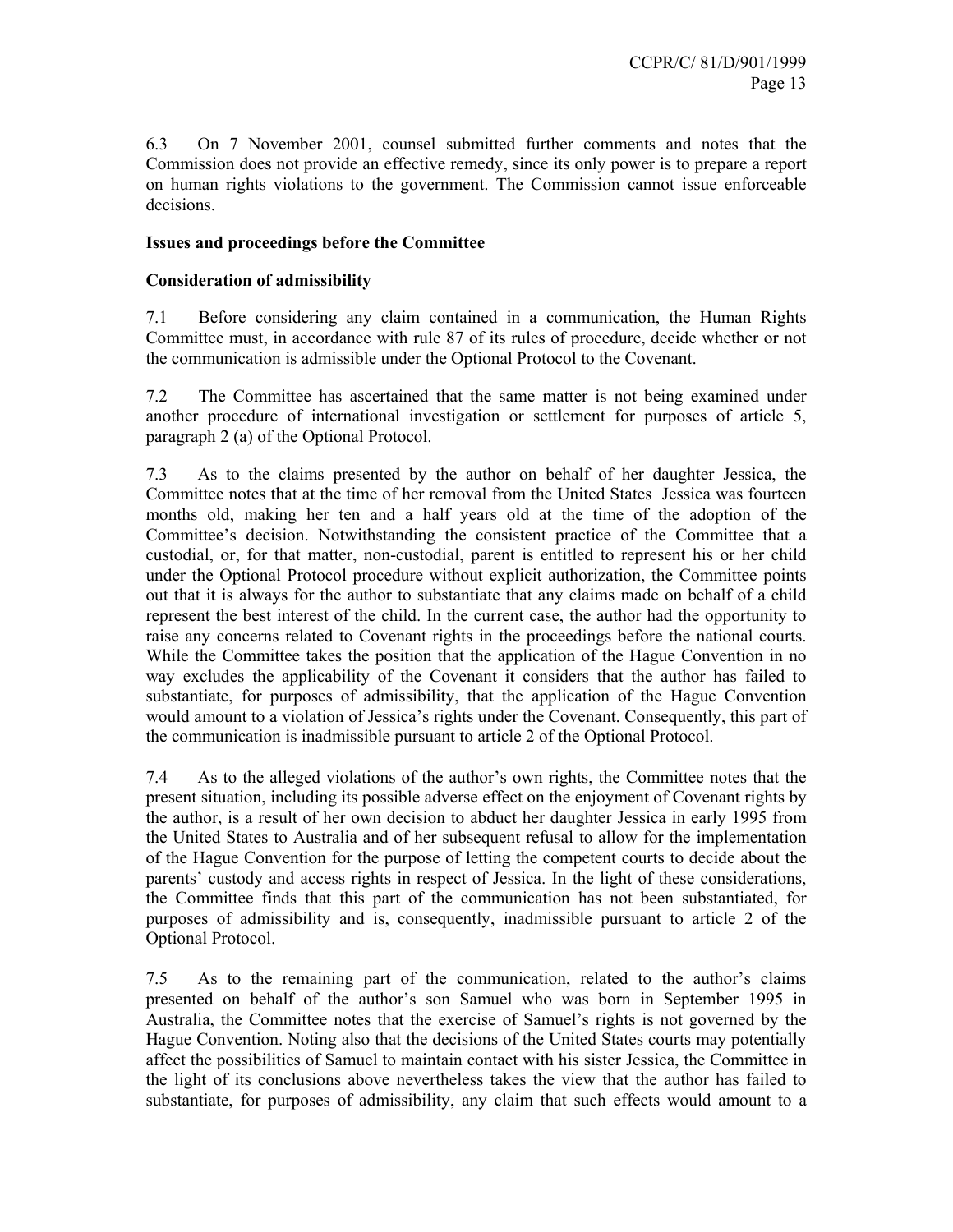violation of the Covenant. Consequently, this part of the communication is inadmissible pursuant to article 2 of the Optional Protocol.

- 8. The Committee therefore decides:
	- (a) that the communication is inadmissible under article 2 of the Optional Protocol;
	- (b) that this decision shall be communicated to the State party and to the author.

[Adopted in English, French and Spanish, the English text being the original version. Subsequently to be issued in Arabic, Chinese and Russian as part of the Committee's annual report to the General Assembly.]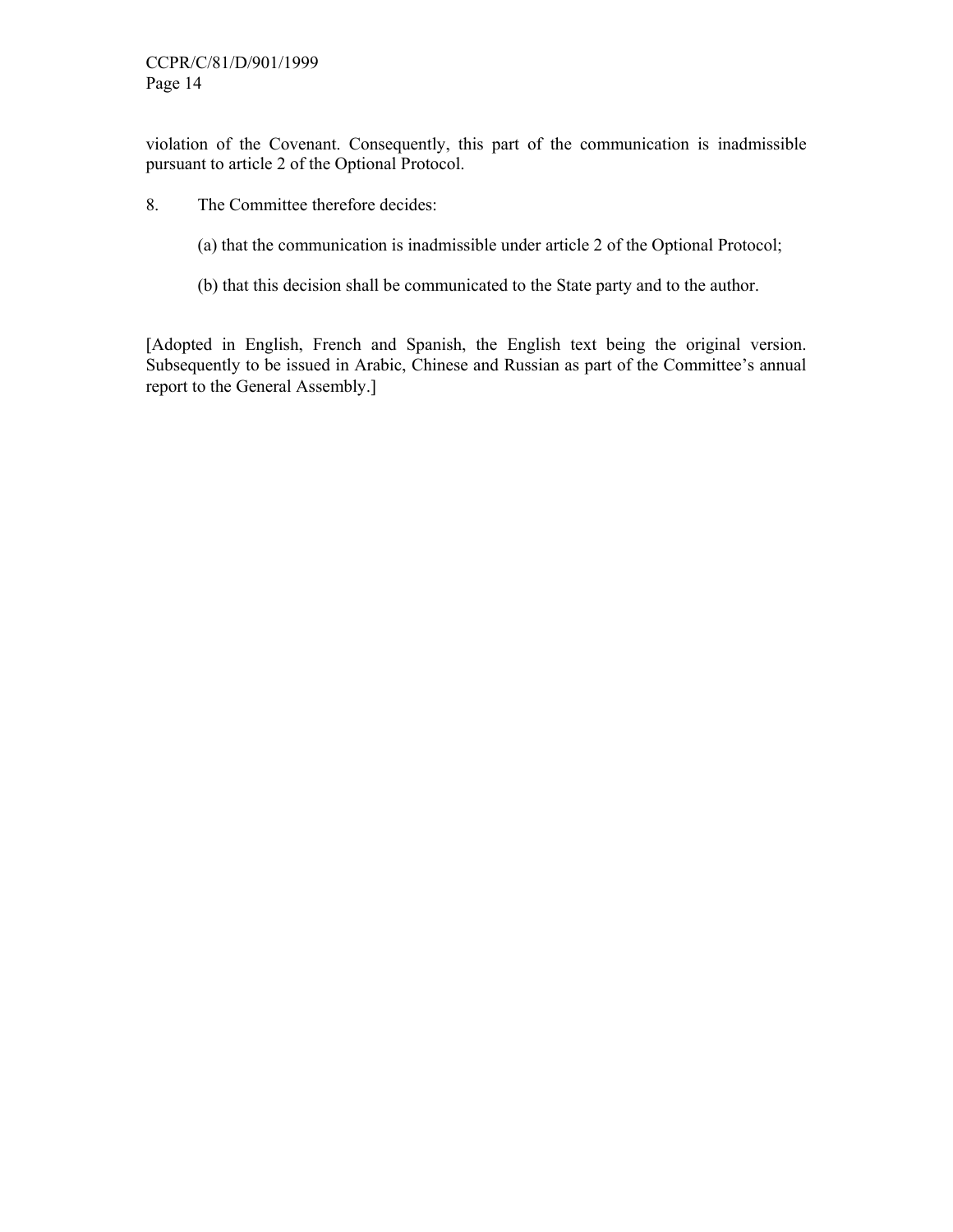#### **APPENDIX**

## **Individual opinion by Committee members Mr. Prafullachandra Natwarlal Bhagwati and Mr. Walter Kälin (Dissenting)**

 The majority of the members of the Committee have declared this communication inadmissible with regard to all alleged victims. While we concur in the inadmissibility decision regarding the author and her son, we dissent when it comes to her daughter Jessica. In paragraph 7.3 of the views adopted by the Committee, the majority considers that the author has failed to substantiate, for the purposes of admissibility, that the application of the Hague Convention on the Civil Aspects of Child Abduction (the Hague Convention) would amount to a violation of Jessica's rights under the Covenant. This opinion seems to rest on the assumption that the application of the Hague Convention is in the best interest of the child and therefore automatically compatible with the Covenant. We agree with this view in principle, but disagree as regards its application in the circumstances of the present case.

 The purpose of the Hague Convention is to "secure the prompt return of children wrongfully removed" (article 1) to the country from where they were abducted in order to reunite them with the parent who has been granted sole custody or to enable the courts of that country to determine the issue of custody without delay if this question is contentious. The Convention is thus based on the idea that it is in the best interest of the child to return to that country. This is certainly true if the return is executed within a relatively short period of time after the wrongful removal, but may be no longer the case if much time has elapsed since then. The Hague Convention recognizes this by allowing States not to return the child, *inter alia* if the child has spent a prolonged period of time abroad and is firmly settled there, if the return would cause serious harm and expose the child to serious dangers, or if the child is opposing return and is old and mature enough to take such a decision (articles 12 and 13). While the Committee had not to examine the application of the Convention by Australia as such, it is relevant to note that this treaty accepts that return may not always safeguard the rights and the best interest of the child.

 In the present case, the Committee has to decide whether upholding the decision by the competent Australian courts to return Jessica to the USA would violate her rights under the Covenant, in particular those under Articles 17, 23 and 24 of the Covenant. As she has not yet been returned, the material point in time must be that of the Committee's consideration of the case, i.e. it is the present conditions which are decisive.

 In this regard, we note that Jessica is almost 11 years old and is clearly opposing the envisaged return to her father. She has spent all of her life in Australia except the first four month after her birth and another three month after her first birthday. When she was approximately three years old, the Full Court of the Family Court of Australia dismissed the appeal of her mother in this case. Since then, almost eight years have passed without any full examination of the question as to whether the circumstances mentioned in articles 12 and 13 of the Hague Convention would apply in her case. This raises serious questions under the Covenant, in particular the following: Can the right of Jessica to lead a family life with her mother and brother still be trumped by the right of a distant father who was granted, more than a decade ago, sole permanent custody of the child, with no visitation rights of the mother? Would it be compatible with her right to such measures of protection as are required by her status as a minor to force her to live with a man who she most probably will battle in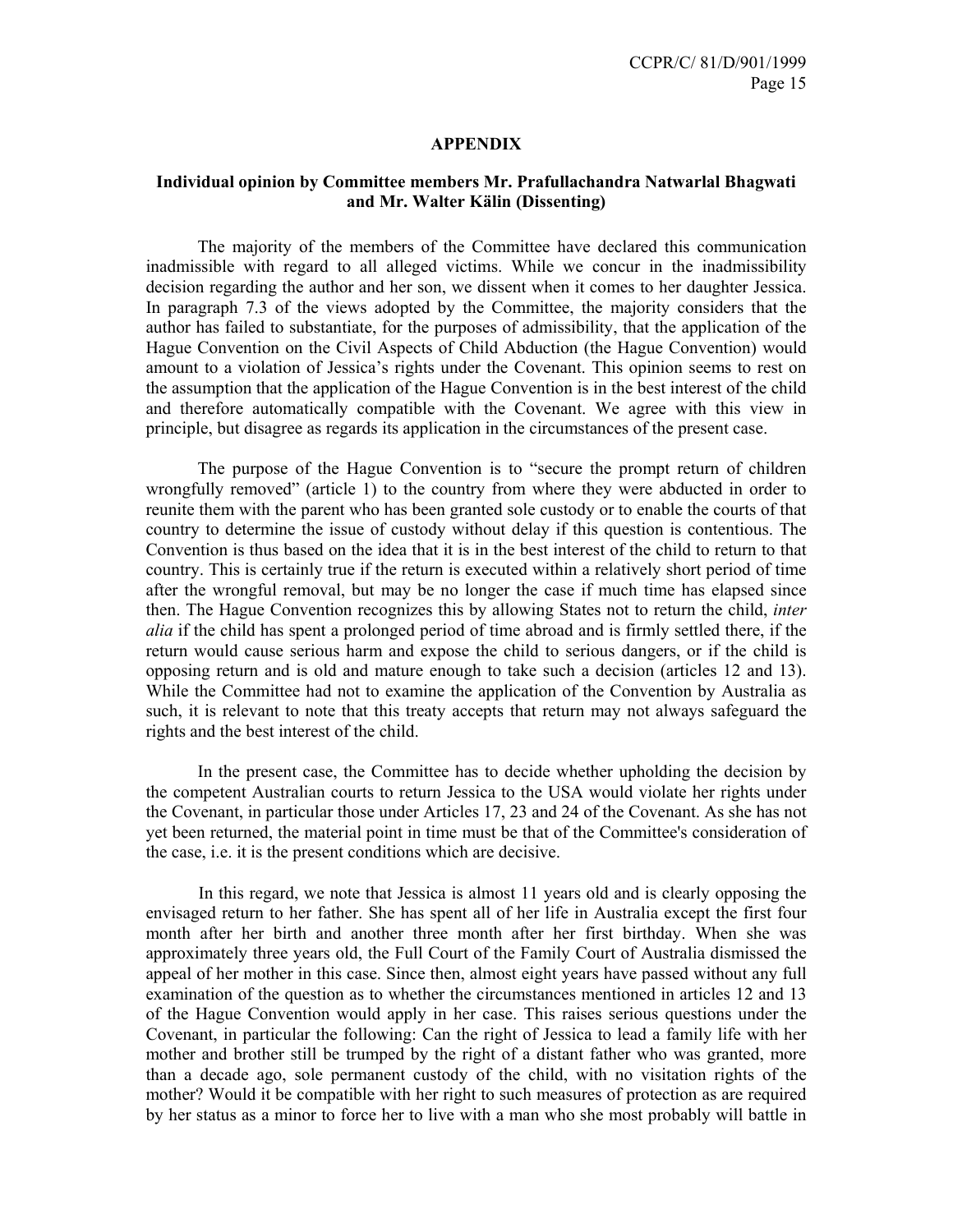court and who she only knows as the person who wanted to separate her from her mother and brother as long as she can remember? These and similar questions are serious enough to warrant a thorough examination on the merits. Therefore, we would declare the communication admissible with regard to Jessica's claim to be a victim of a violation of Articles 17, 23 and 24 of the Covenant.

[*Signed*] Mr. Prafullachandra Natwarlal Bhagwati

[*Signed*] Mr. Walter Kälin

[Adopted in English, French and Spanish, the English text being the original version. Subsequently to be issued in Arabic, Chinese and Russian as part of the Committee's annual report to the General Assembly.]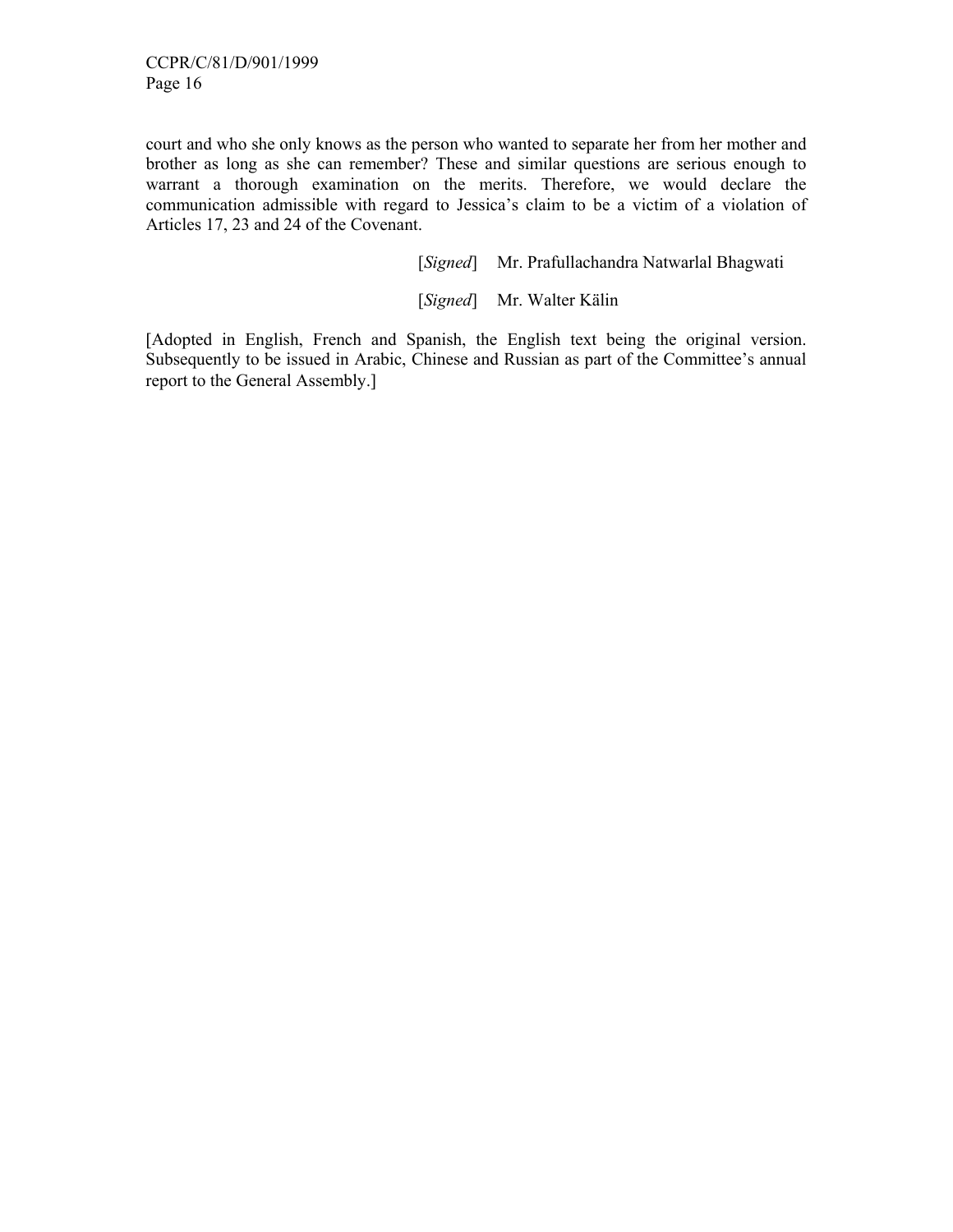### **Individual opinion by Committee member Mr. Martin Scheinin (concurring)**

 While I joined the majority in finding the communication inadmissible due to lack of substantiation in respect of all three alleged victims I feel a need to present additional reasons in respect of the claims made on behalf of Jessica Joy Surgeon, now aged ten years.

 First of all, I wish to make it clear from the outset that I see no problem in the Committee's approach to derive from article 2 of the Optional Protocol an admissibility condition of substantiation of any claims made of a violation of the Covenant. The reference to a "claim" of a violation in article 2 of the Optional Protocol must be understood as referring to a claim substantiated by relevant facts and legal arguments.

 Secondly, when finding that Ms Laing has not managed to substantiate her claims presented on behalf of Jessica, I attach significant importance on article 19 of the Hague Convention on Child Abduction, according to which a decision taken pursuant to the Convention on the return of a child "shall not be taken to be determination on the merits of any custody issue". As is reflected in paragraph 2.2 of the Committee's decision, the existing US court decision of May 1995, awarding Mr Surgeon sole custody of Jessica with no visitation rights for Ms Laing was made "until further order by a court of competent jurisdiction". Hence, the case before the Committee is *not* about returning Jessica to the sole custody of Mr Surgeon without any visiting rights afforded to Ms Laing. The result of the application of the Hague Convention would have been in 1996, and still is, merely that Jessica is to be returned to the effective jurisdiction of United States courts so that they can decide about all maters related to custody and access rights. This is pointed out by the State party in paragraphs 4.4, 4.5, 4.19, 4.23 and 6.1 of the Committee's decision. It has not been substantiated, for purposes of admissibility, that the application of this principle would amount to a violation of Jessica's rights under the Covenant. This is my main reason for finding the claim presented on behalf of Jessica inadmissible. What follows hereafter, should be seen as supplementary reasons.

 As is spelled out in paragraph 7.3 of the Committee's decision, it is its consistent practice that a parent is entitled to represent an under-aged child in the Optional Protocol proceedings without explicit written authorization. This approach also means that *either one* of the parents, custodial or non-custodial, is entitled to submit a communication on behalf of a child, alleging violations of his or her rights. While this approach means that a parent will always have formal standing to bring a case on behalf of his or her child, it is for the Committee to assess whether the custodial or non-custodial parent has managed to substantiate that he or she is representing the free will and the best interest of the child. For this reason it would always be best if the Committee could receive either a letter of authorization or another expression of the child's opinion whenever a child has reached an age where his or her opinion can be taken into account. In the current case, Jessica is approaching the age in which many jurisdictions attach legal significance to the freely expressed will of the child. For my assessment that Ms Laing failed to substantiate the claims presented on behalf of Jessica, for purposes of admissibility, it was of some relevance that the Committee received no letter of authorization or other free and direct expression of Jessica's own opinion.

 However, I attach more relevance to the fact that the Optional Protocol procedure always is between two parties, i.e. one or more individuals and a State party to the Optional